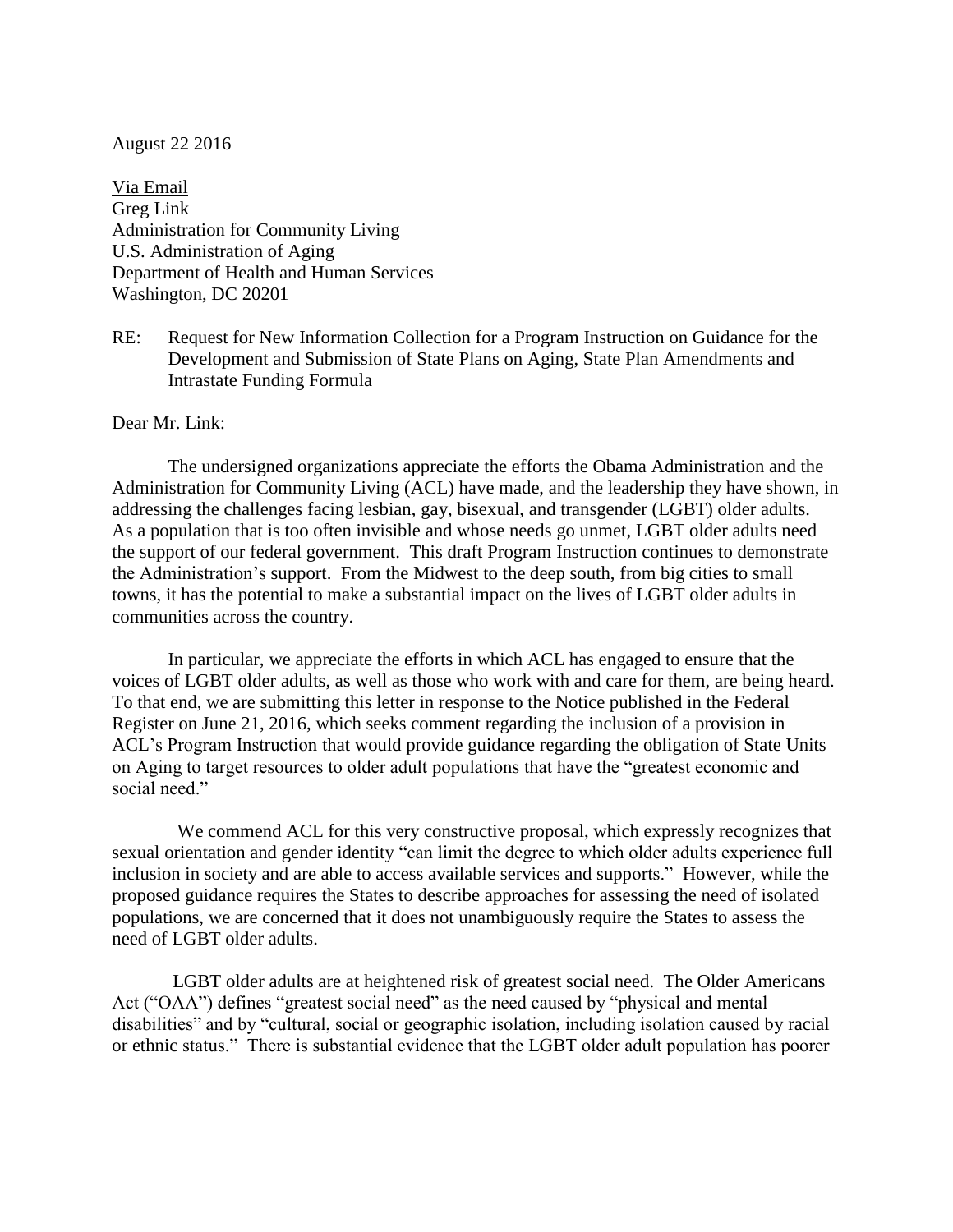physical and mental health outcomes than their heterosexual and cis gender contemporaries.<sup>1</sup> At the same time, LGBT elders are more likely to be isolated than their peers: they are twice as likely to live alone, half as likely to have close relatives to call for help, and four times less likely to have children to assist them. $2<sup>2</sup>$ 

LGBT older adults also are at heightened risk of greatest economic need. The OAA defines "greatest economic need" as "the need resulting from an income level at or below the poverty line." LGBT older adults are more likely to live in poverty than other older adults. Indeed, 15.9 percent of single gay men over 65 lived in poverty, compared to just 9.7 percent of single heterosexual men their age, while six percent of lesbian couples age 65 and older have incomes below the poverty line, compared to 3.5 percent for heterosexual married couples in the same age group. $3$ 

Although LGBT older adults are at heightened risk of greatest economic and social need, many are not receiving the services they need to live independently. Indeed, a 2001 Administration on Aging study found that LGBT older adults are 20 percent less likely than other older adults to access government services such as housing assistance, meal programs, food stamps, and senior centers.<sup>4</sup> Yet, despite this evidence, most State Units on Aging are not making any systematic effort to assess and address the needs of LGBT older adults.

We strongly believe that only a Federal mandate requiring State Units on Aging to assess the needs of LGBT older adults will ensure the maximum inclusion of LGBT older adults in programs funded under the OAA. We therefore urge ACL to modify the proposed guidance to expressly require States to describe the actions taken to assess the needs of LGBT older individuals. While each State would retain the right to determine, based on the data collected, whether LGBT older adults have greatest economic and social need, we expect that after engaging in a comprehensive, good-faith, needs assessment, most States will conclude that they do. We further believe that, by targeting this population, States will ultimately save resources by allowing more LGBT older adults to live independently. We stand ready to assist in this effort.

Respectfully submitted,

A Better Balance Action Wellness, (formerly ActionAIDS), Philadelphia, PA AFFIRM: Psychologists Affirming Their LGBT Family, Stony Brook, NY AIDS Alabama

 $\overline{a}$ 

<sup>1</sup> Fredriksen-Goldsen, K. I., Kim, H.-J., Emlet, C. A., Muraco, A., Erosheva, E. A., Hoy-Ellis, C.P., Goldsen, J., Petry, H., Seattle: Institute for Multigenerational Health, *The Aging and Health Report: Disparities and Resilience among Lesbian, Gay, Bisexual, and Transgender Older Adults* (2011).

<sup>&</sup>lt;sup>2</sup> LGBT Movement Advancement Project & Services and Advocacy for Gay, Lesbian, Bisexual and Transgender Elders (MAP & SAGE), *Improving the Lives of LGBT Older Adults* (2010), *available at* <http://www.lgbtmap.org/file/improving-the-lives-of-lgbt-older-adults.pdf>

<sup>3</sup> M.V. Lee Badgett, et al., Williams Inst., *New Patterns of Poverty in the Lesbian, Gay and Bisexual Community* (June 2013).

<sup>4</sup> LGBT Movement Advancement Project & Services and Advocacy for Gay, Lesbian, Bisexual and Transgender Elders (MAP & SAGE), *Improving the Lives of LGBT Older Adults* (2010), *available at* <http://www.lgbtmap.org/file/improving-the-lives-of-lgbt-older-adults.pdf>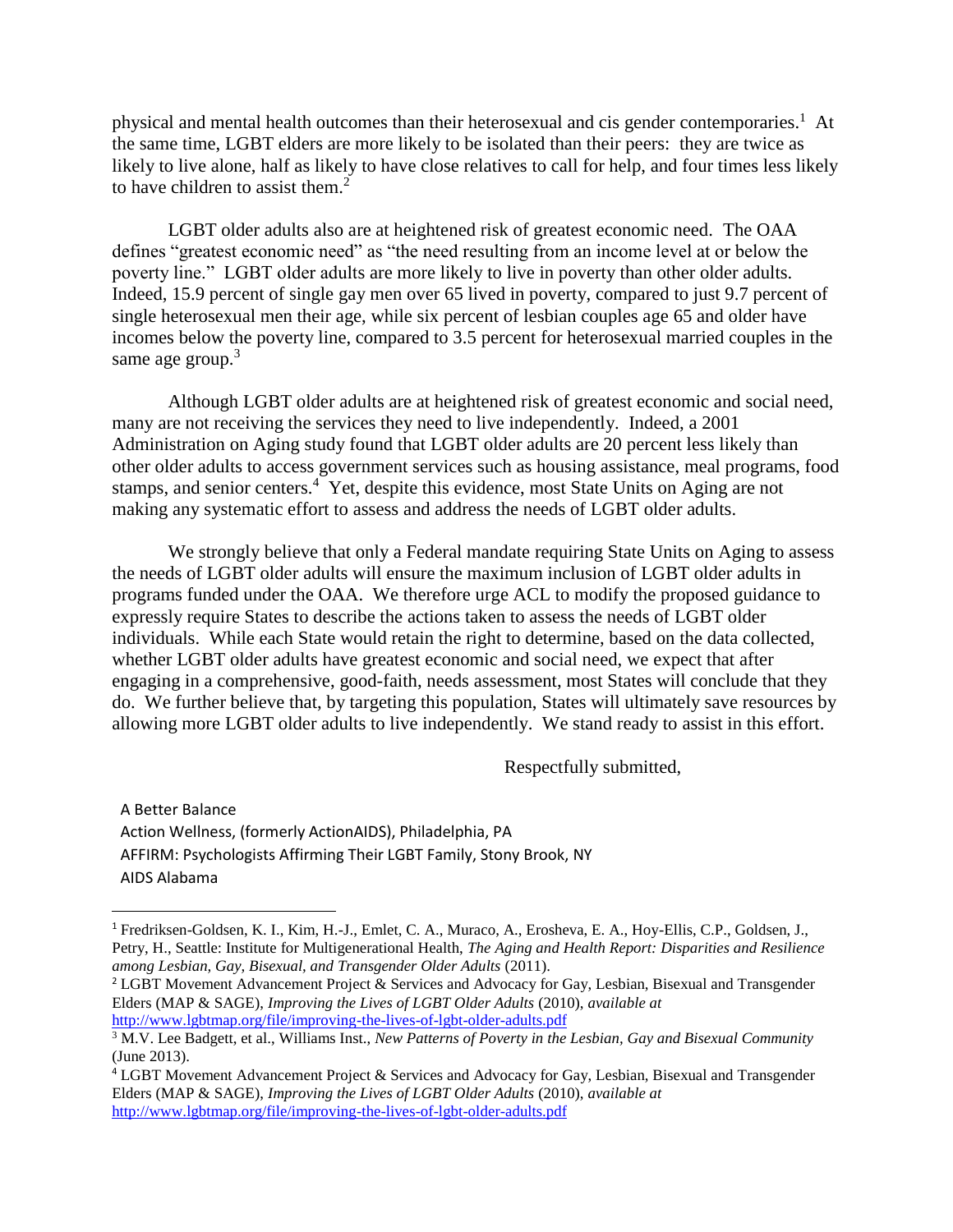AIDS Foundation of Chicago AIDS Service Association of Pinellas, Pinellas County, Florida ALISS Aging Lesbians in South Seattle, Seattle, WA Alzheimer's Association AMAZULU Collections American Civil Liberties Union Any Lab Test Now Wilmington NC Apicha Community Health Center, New York, NY At Home Fitness LLC, Pinellas County, FL Aurora Mental Health Center, Aurora, CO Austin Prime Timers, Austin, TX Barton's Angels, Inc., Northhampton, MA Better Living for Seniors, Pinellas County, Florida BodyPride Boulder County Area Agency on Aging Bradbury-Sullivan LGBT Community Center, Allentown, PA CareLink, Providence, RI Center in the Park, Philadelphia, PA Center on Halsted, Chicago, IL Chicago House and Social Service Agency, Chicago, IL CJE SeniorLife Chicago, IL Cleveland LGBT Community Center Clinton County Office for the Aging, Clinton County, NY Council on Aging of Volusia County, Volusia County, Florida County of Santa Clara, Office of LGBTQ Affairs, San Jose, CA CrescentCare, New Orleans, LA Equality Federation Equality Florida Institute Equality Illinois Equality Pennsylvania Ethos, Jamaica Plain, MA Family Values @ Work Finger Lakes Health Systems Agency, Rochester, NY FORGE, Inc., Milwaukee, WI Friendly House, Inc, Portland, OR Gay Alliance, Rochester, NY GLBTQ Legal Advocates & Defenders (GLAD) GLMA: Health Professionals Advancing LGBT Equality Hispanic Health Network Hiv 55 and over Hudson Pride Foundation, Hudson, NY Hudson Valley LGBTQ Community Center, Kingston, NY Latino Commission on AIDS Let's Kick ASS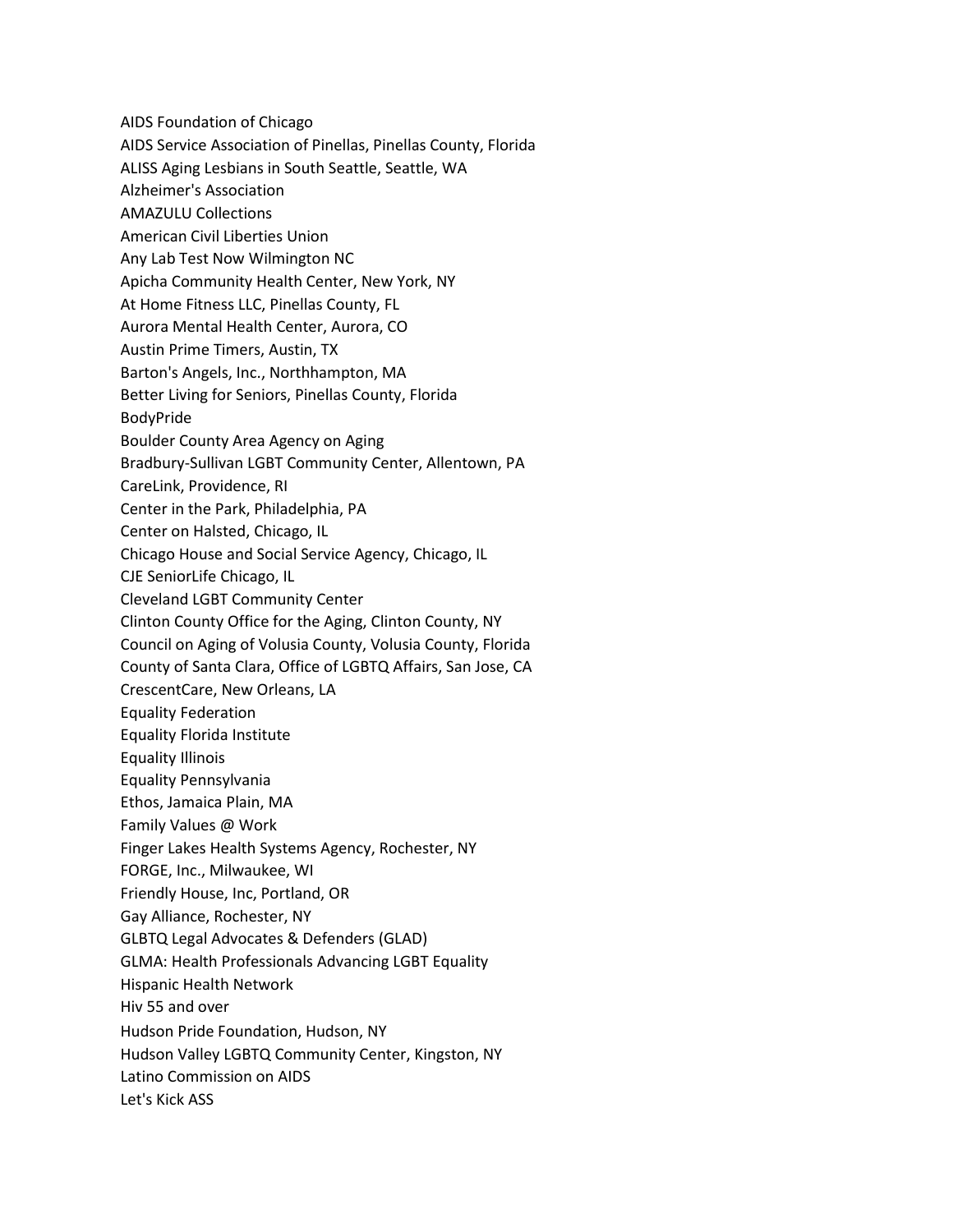- LGBT Elder Initiative, Philadelphia, PA
- LGBT Elder Initiative of Pinellas/Pasco Co, Florida
- LGBT Elders Now, Miami Beach, FL
- LifePath, Turners Falls, MA
- Log Cabin Republicans
- Martin Law Office LLC, Boulder CO
- Mary's House for older Adults, Washington, DC
- Mass Home Care Association
- Massachusetts Councils on Aging
- **MassEquality**
- Metro Wellness & Community Centers, St. Petersburg / Tampa, FL
- Metropolitan Community Churches
- Milwaukee County Department on Aging
- Milwaukee LGBT Community Center
- Mushpa + Mensa
- National Alliance for Caregiving
- National Asso. for Hispanic Elderly
- National Association of Nutrition and Aging Services Programs (NANASP)
- National Association of Social Workers (NASW)
- National Center for Lesbian Rights
- National Coalition for LGBT Health
- National Committee to Preserve Social Security and Medicare
- National Council of Jewish Women
- National LGBTQ Task Force
- National LGBTQ Task Force Action Fund
- NCRC
- NMAC
- Open Door Health Center of IL
- OutFront Minnesota
- PFLAG National
- RAD Remedy
- Rainbow Health Initiative, Minneapolis, MN
- Resource Center, Dallas, TX
- Right at Home Hinsdale/Oak Park/ Chicago
- Right at Home St. Petersburg
- Rural AIDS Action Network (RAAN), St. Cloud, MN
- Rush University Mecial Center Department of Health & Aging, Chicago, IL
- SAGE Maine
- SAGE of PROMO Fund, Saint Louis, MO
- SAGE Wilmington of the Cape Fear Coast affiliated w/ The Frank Harr
- Foundation
- San Francisco AIDS Foundation
- SAVE, Miami, FL
- Seniors Helping Seniors West L.A.